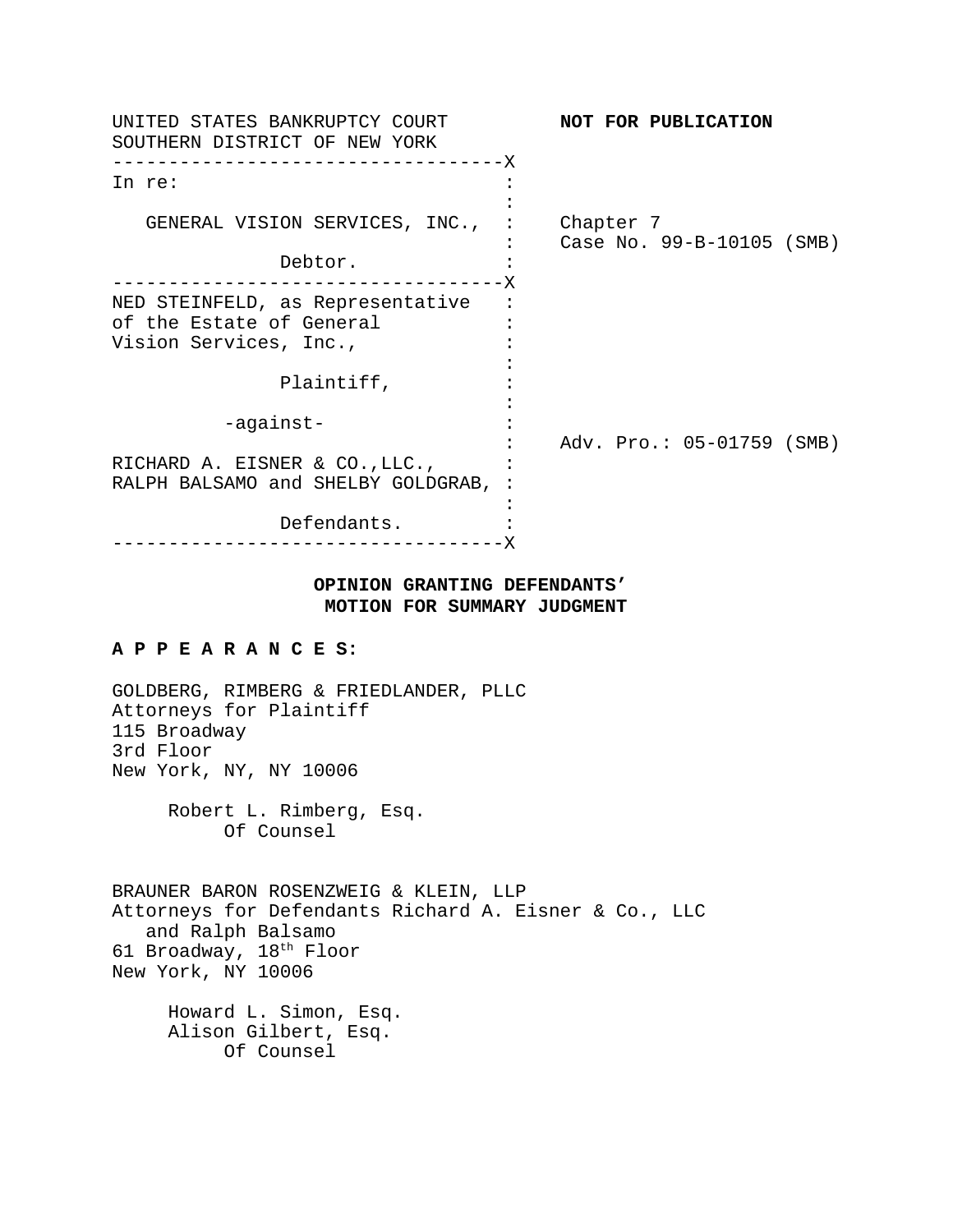MELITO & ADOLFSON PC Attorneys for Defendant Shelby Goldgrab 233 Broadway New York, NY 10279

> John H. Somoza, Esq. Of Counsel

## **STUART M. BERNSTEIN Chief United States Bankruptcy Judge**

The plaintiff, Ned Steinfeld, as representative of the estate of General Vision Services, Inc., ("GVS"), commenced this adversary proceeding against Ralph Balsamo, Shelby Goldgrab, and Richard A. Eisner & Company LLP ("Eisner") for damages arising from their alleged breach of fiduciary duty and negligence in connection with their service on GVS's Management Committee. The defendants moved for summary judgment, arguing that the claims were barred by New York's three-year statute of limitations. I agree, and accordingly, the defendants' motion for summary judgment is granted.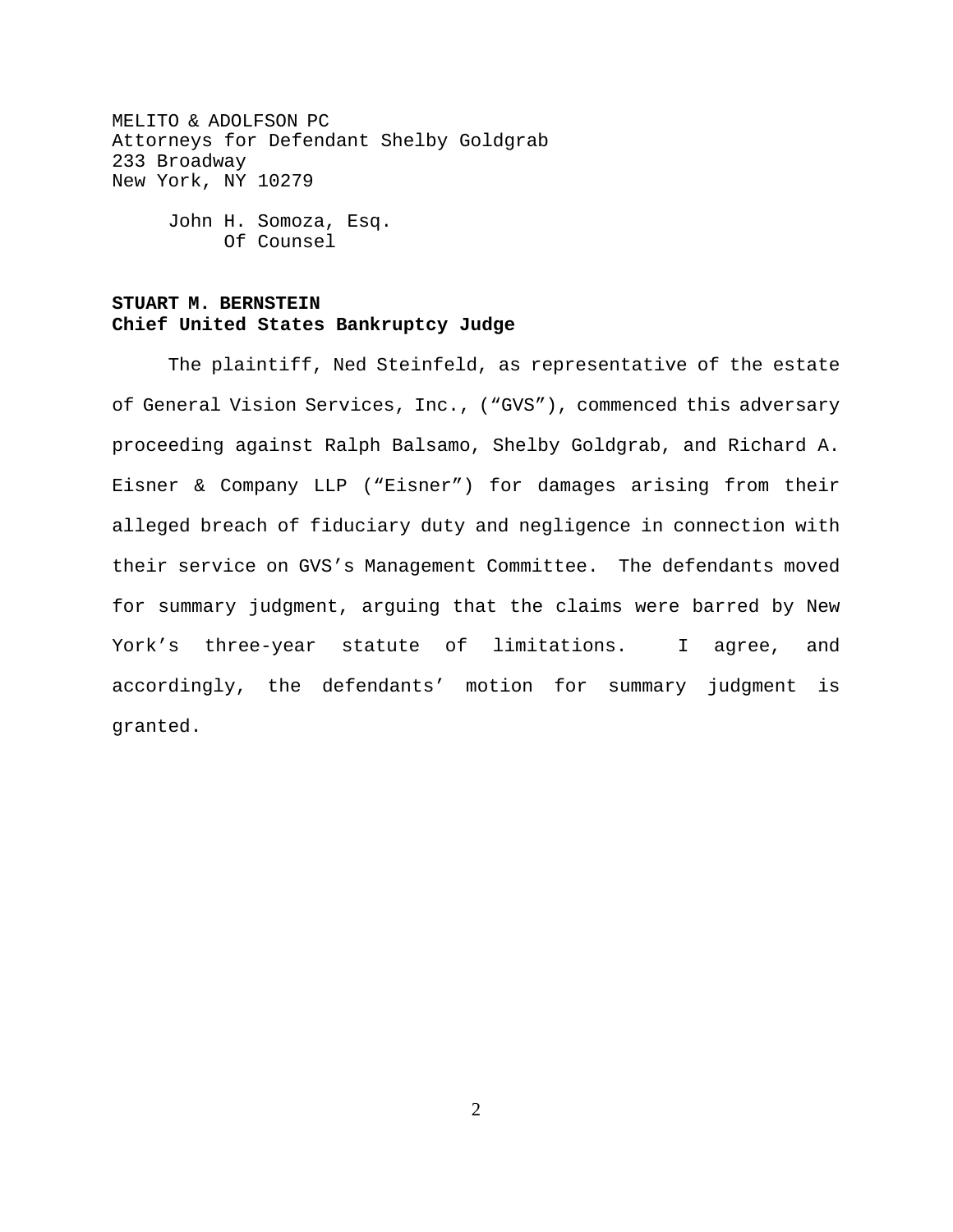#### **BACKGROUND**

The facts material to this motion are not disputed. $^{\rm 1}$  Prior to its liquidation, GVS ran a chain of optical stores that provided optometry services and sold eye wear. On April 16, 1999, several bondholders filed an involuntary bankruptcy petition for relief under chapter 11 against GVS and an affiliate, Action Industries, and subsequently moved for the appointment of an interim trustee.

The petitioners' motion and the involuntary petitions were resolved through a stipulation and order, dated September 10, 1999 (the "Management Order").<sup>2</sup> The Management Order contained three important components. First, the debtors consented to orders for relief under chapter 11. Second, the parties agreed to a management structure. Jim Jedrlinic would continue as debtors' chief executive officer and manage GVS' day-to-day operations, but a Management Committee consisting of Jedrlinic, Ralph Balsamo<sup>3</sup> and

<sup>1</sup> The parties have stipulated to many of the facts. A copy of their Stipulation is annexed as Exhibit A to the Memorandum of Law in Support of the Motion of Defendants Richard A. Eisner & Co., LLC., Ralph Balsamo and Shelby Goldgrab for Summary Judgment, dated Dec. 23, 2005 (the "Stipulation") (ECF Doc. # 7.)

<sup>&</sup>lt;sup>2</sup> A copy of the Management Order is attached as Exhibit A to the Declaration of Joel S. Schneck, dated Feb. 17, 2006 ("Schneck Declaration") (ECF Doc. # 10).

Balsamo was a partner in or member of the defendant Richard A. Eisner & Company, LLC ("Eisner"), an accounting firm. Although the Management Order does not mention Eisner, there is evidence that the parties intended Eisner to be the member of the management committee, and Balsamo to act as Eisner's representative on it. (See Opinion and Order Granting in Part and Denying in Part Defendants' Motion for Summary Judgment, dated Oct. 24,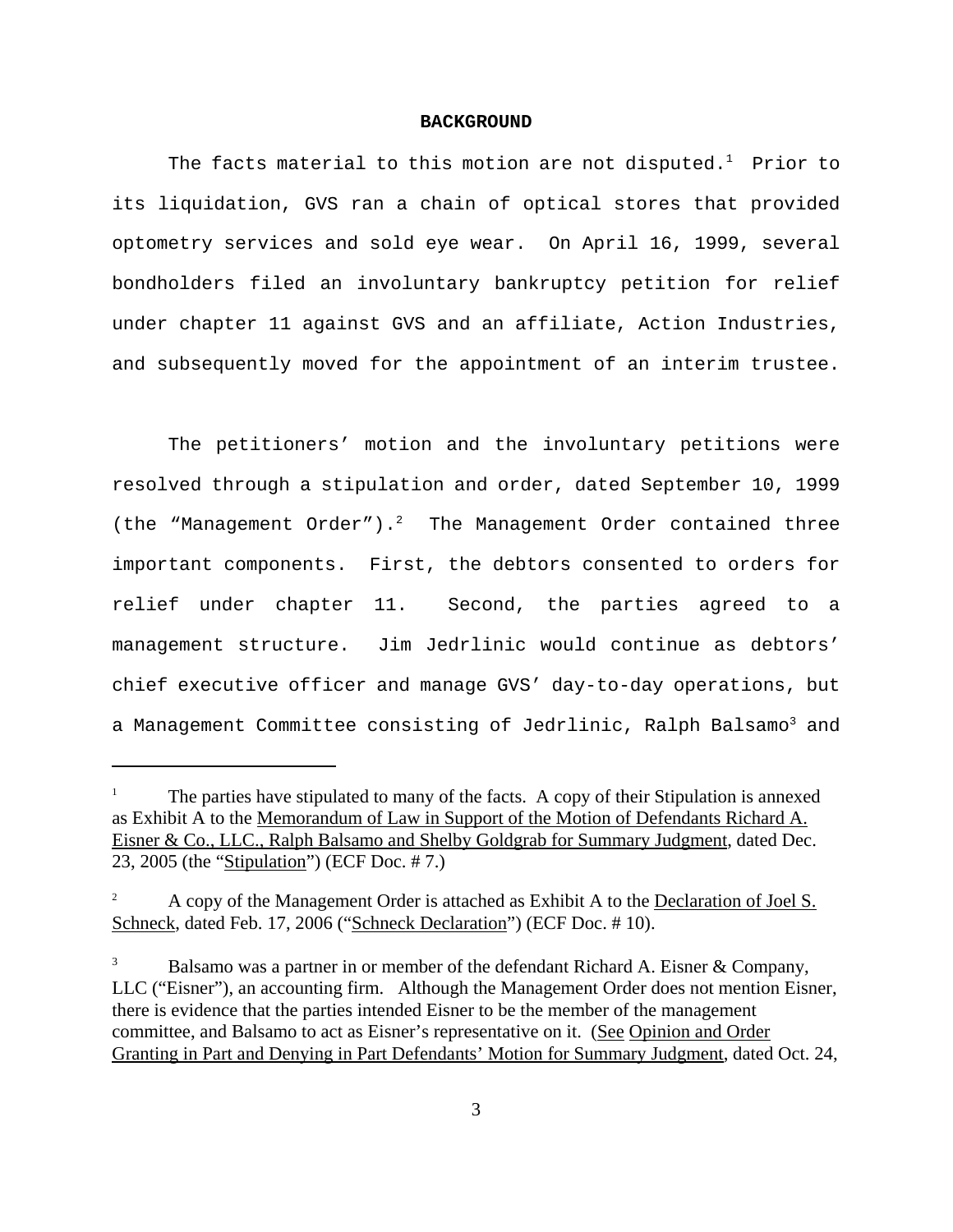Shaul Kopelowitz would manage and review the debtors' operations until plans were confirmed and became effective, or until further order of the Court. Jedrlinic was required to consult with the other two members on a regular basis, but no less than twice each week. A majority vote of the members of the Management Committee was required before any business decisions or transactions outside of the ordinary course of business could be effectuated. Kopelowitz immediately resigned, and was replaced by Goldgrab.

Third, the Management Order established several safeguards over financial matters. Balsamo was authorized to review all receipts and disbursements until further order of the Court, and to review the current operations of GVS, including its business plans, systems, budgets and cash flow. All checks, wire transfers and cash payments in excess of \$500 had to be submitted to Balsamo and the Reliance Savings Bank ("Reliance"). No payments could be made unless first approved by Balsamo and Reliance. If Balsamo disapproved a payment, the Management Order established a procedure for overriding his veto.

On March 13, 2001, the Court entered an order converting the GVS chapter 11 case to a case under chapter 7. (Stipulation, at  $\P$ 

2005, at 10) (Adversary Proceeding No. 05-1032, ECF Doc. # 26.)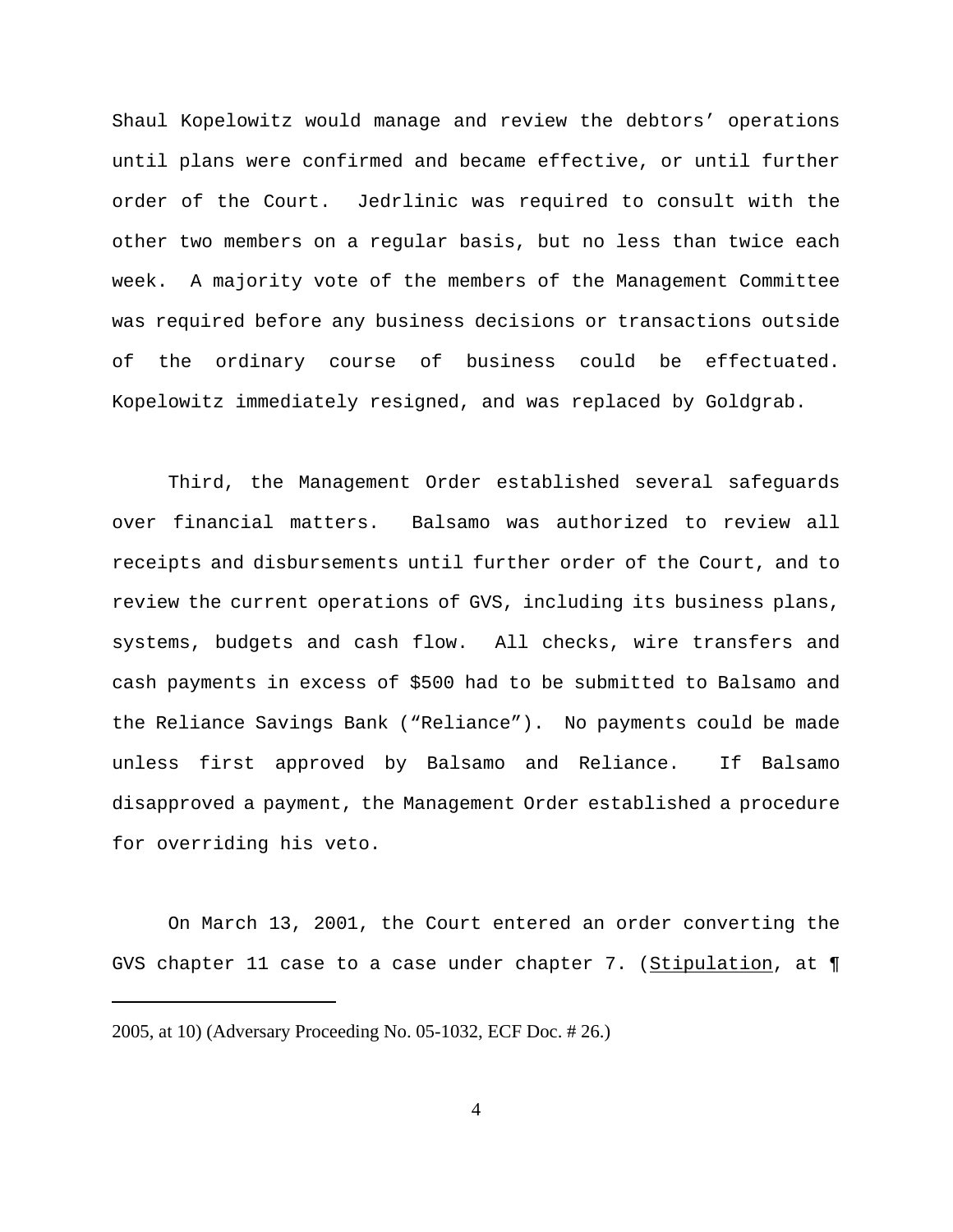3.) The United States Trustee's Office appointed Albert Togut as interim trustee of the GVS estate,  $(id.)$ , and he later became permanent trustee by operation of law.  $\frac{See}{}$  11 U.S.C. § 702(d). Pursuant to an order dated March 30, 2005, the Court authorized Steinfeld to bring this adversary proceeding as a representative of the estate.4

### **This Litigation**

Steinfeld commenced this adversary proceeding on May 20, 2005. The Complaint (ECF Doc. # 1) alleges that pursuant to the Management Order

Defendants were charged with the responsibility of managing and reviewing the operations of the Debtor, including reviewing all receipts and disbursements of the Debtor as well as reviewing the Debtor's business plans, systems, budgets and cash flow, and approval of all checks, wire transfers and cash payments in excess of \$500.00; selecting a new chief financial officer for GVS.

(Complaint, at  $\P$  16.) The First Claim charges that the defendants failed to carry out the fiduciary duties imposed by the Management Order by negligently failing to monitor and oversee the actions of the board of directors.  $(\underline{Id.}, \underline{at} \underline{\P\P} \underline{22-25.})$  The Second Claim asserts that the defendants breached their fiduciary duties.  $(Id.,$ at ¶ 30.) As a result of these failures, the estate was rendered

See Order: (i) Approving Agreement and Supplemental Agreement with Ned Steinfeld Regarding Pursuit of Potential Claims Against Petitioning Creditors, Management Committee, and Cadwalader, Wickersham & Taft, and (ii) Granting Related Relief, dated Mar. 30, 2005 (Bankr. Case No. 99-10105) (ECF Doc. # 266).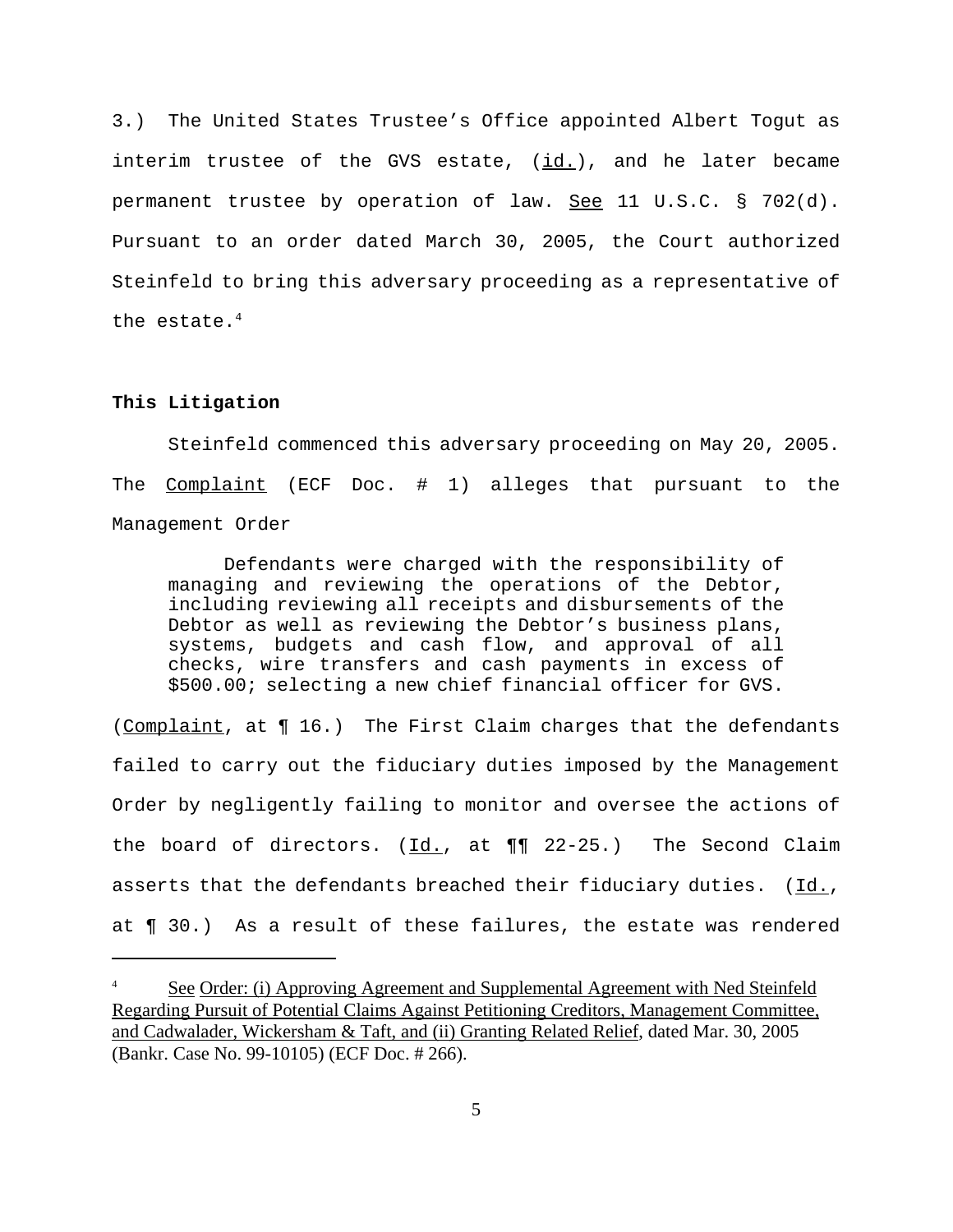administratively insolvent, and was damaged in the sum of  $$5,000,000.$  ( $\underline{Id.}$ , at  $\P\P$  17, 28, 31.)

The parties have stipulated that Steinfeld's claims arose no later than March 13, 2001, (Stipulation, ¶ 5), or more than four years before the commencement of this adversary proceeding. The defendants moved for summary judgment, contending that Steinfeld's claims were barred by the general three-year statute of limitations applicable to claims for damages based on injuries to property. See N.Y. C.P.L.R. 214(4)(McKinney 2003). Steinfeld countered that the causes of action are governed by the six-year statute of limitations applicable to damage claims against present or former shareholders, officers an directors.<sup>5</sup> See N.Y. C.P.L.R. 213(7)(McKinney 2003 & Supp. 2005).

<sup>5</sup> In supplemental briefing invited by the Court, Steinfeld argued, for the first time, that the six-year breach of contract statute of limitations governs his claims. (Schneck Declaration,  $\P$ ) 2, 10, 26-29.) The Court will not consider this argument. Steinfeld did not raise it in his original opposition to the defendants' motion. In addition, the Court had requested supplemental briefing on the interpretation of N.Y.C.P.L.R. 213(7), and Steinfeld's new argument exceeded the scope of that request. Lastly, because the argument was raised so late, the defendants never had the opportunity to respond to it.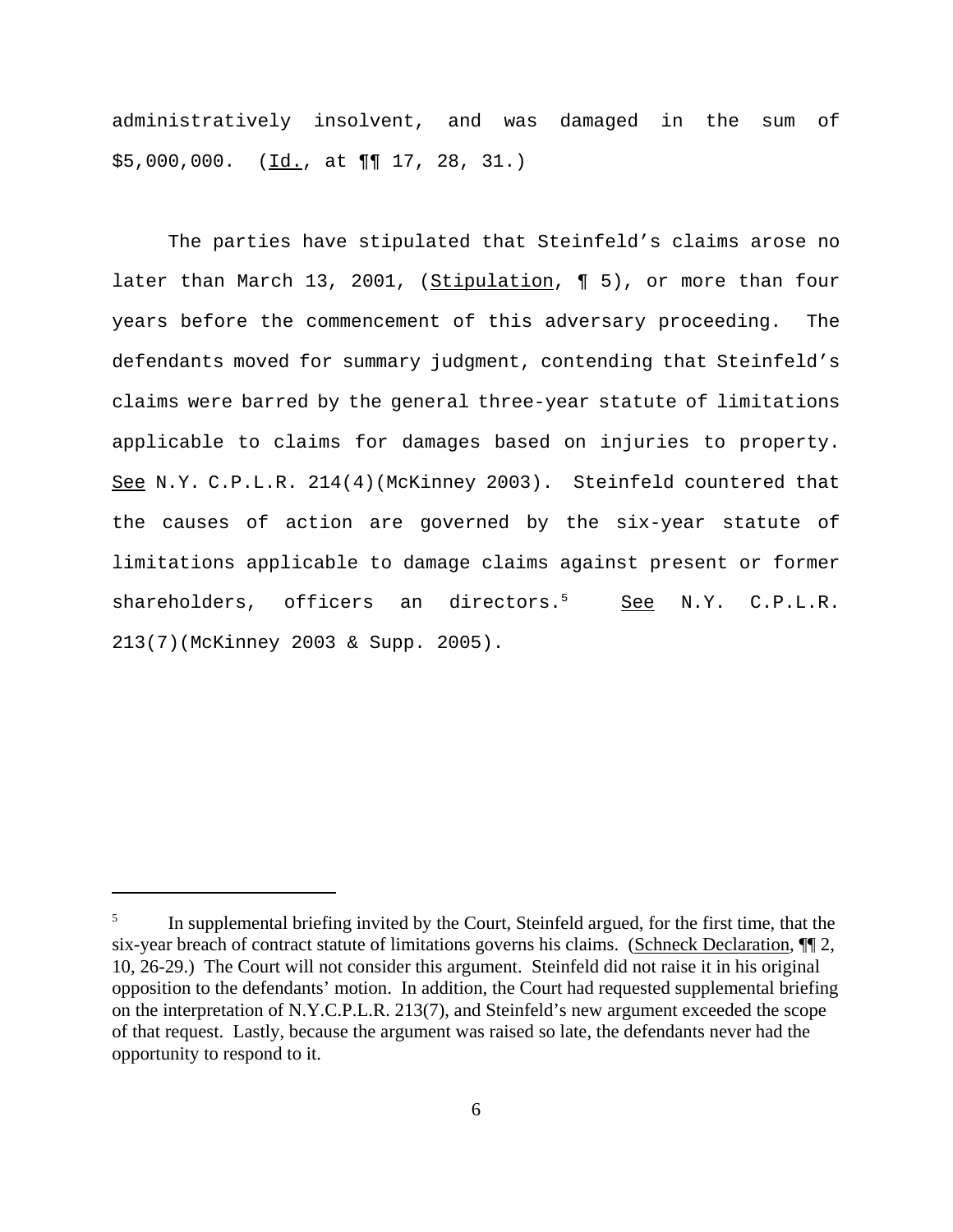#### **DISCUSSION**

#### **A. Introduction**

Under New York law, a claim for damages stemming from an injury to property, including one based on breach of fiduciary duty, is subject to a three-year statute of limitations. N.Y. C.P.L.R. 214(4). See Whitney Holdings, Ltd. v. Givotovsky, 988 F. Supp. 732, 741 (S.D.N.Y. 1997); Loengard v. Santa Fe Indus., Inc., 514 N.E.2d 113, 115 (N.Y. 1987); Bouley v. Bouley, 797 N.Y.S.2d 221, 223 (N.Y. App. Div. 2005). Under § 213(7) of the C.P.L.R., however, a six-year statute of limitations governs

an action by or on behalf of a corporation against a present or former director, officer or stockholder for an accounting, or to procure a judgment on the ground of fraud, or to enforce a liability, penalty or forfeiture, or to recover damages for waste or for an injury to property or for an accounting in conjunction therewith.

Section 213(7) carves out a special statutory period for a specific class of plaintiffs and defendants, and supplants any other governing limitations period. F.D.I.C. v. Bober, 2000 WL 235271, at \*3 (S.D.N.Y. Mar. 1, 2000); Lippe v. Bairnco Corp., 230 B.R. 906, 913 (S.D.N.Y. 1999); Whitney Holdings, 988 F. Supp. at 742.

It is undisputed that the defendants were never shareholders of GVS, and were never appointed or elected to serve as officers or directors. Instead, Steinfeld contends that the defendants were de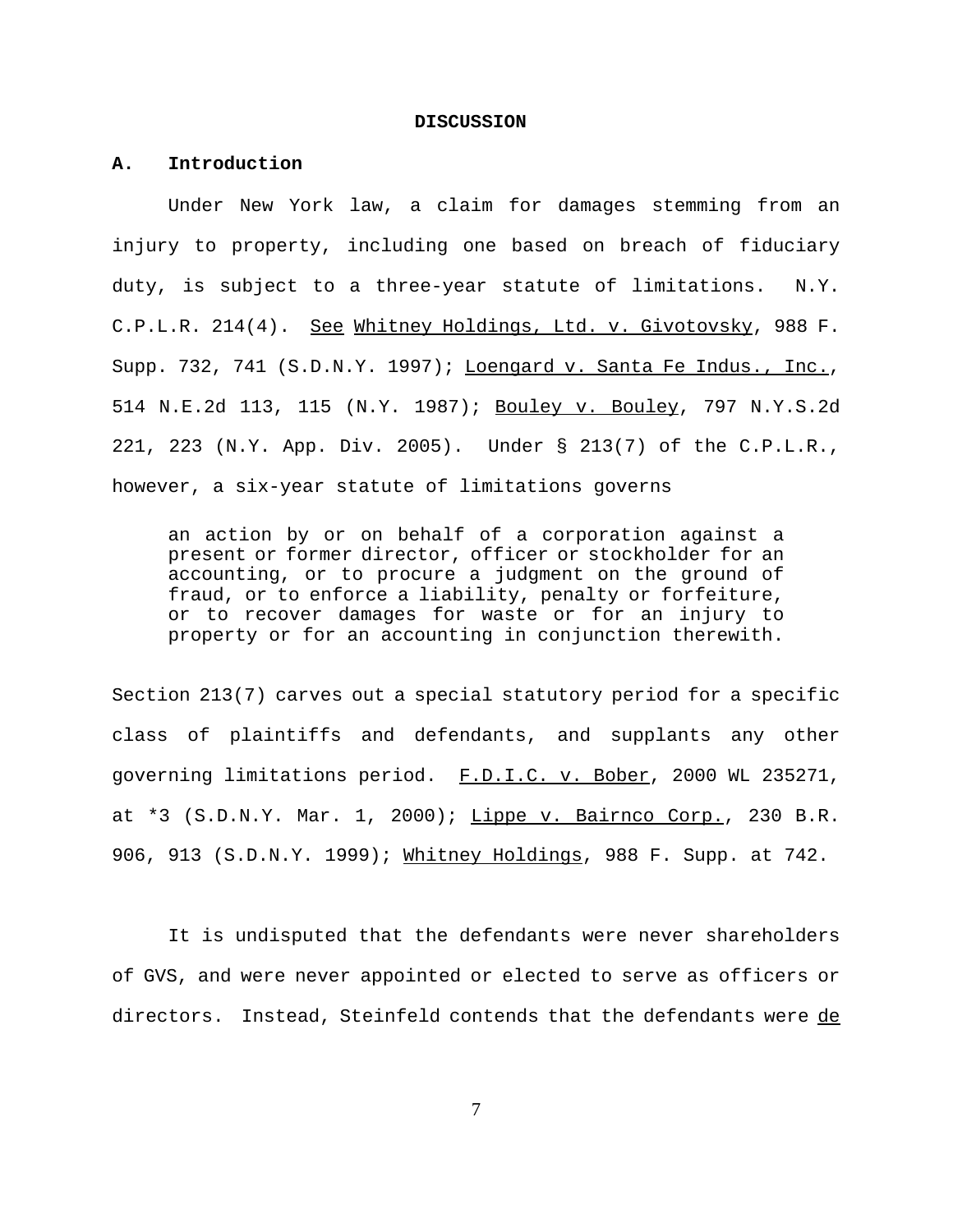facto officers or directors, and should be treated as actual former officers or directors for the purpose of applying the six-year statute of limitations. This calls for an inquiry into the meaning of § 213(7).

#### **B. The Plain Meaning of N.Y.C.P.L.R. § 213(7)**

A court's goal in interpreting a statute is to give effect to the legislature's intent. Majewski v. Broadalbin-Perth Cent. Sch. Dist., 696 N.E.2d 978, 980 (N.Y. 1998); Matter of Raritan Dev. Corp. v. Silva, 689 N.E.2d 1373, 1377 (N.Y. 1997); Patrolmen's Benevolent Ass'n v. City of New York, 359 N.E.2d 1338, 1340 (N.Y. 1976). "Where the language of a statute is clear and unambiguous, court's must give effect to its plain meaning." Matter of Tall Trees Constr. Corp. v. Zoning Bd. of Appeals of Huntington, 761 N.E.2d 565, 568 (N.Y. 2001); accord Ins. Co. of N. Am. v. ABB Power Generation, Inc., 690 N.E.2d 1249, 1252 (N.Y. 1997); Raritan Dev. Corp., 689 N.E.2d at 1377; Patrolmen's Benevolent Ass'n, 359 N.E.2d at 1340. As noted, the defendants were never shareholders, officers or directors of GVS. Thus, the express terms of § 213(7) render it inapplicable.

Steinfeld nevertheless argues that the defendants were de facto officers or directors, and come within  $\S$  213(7). The short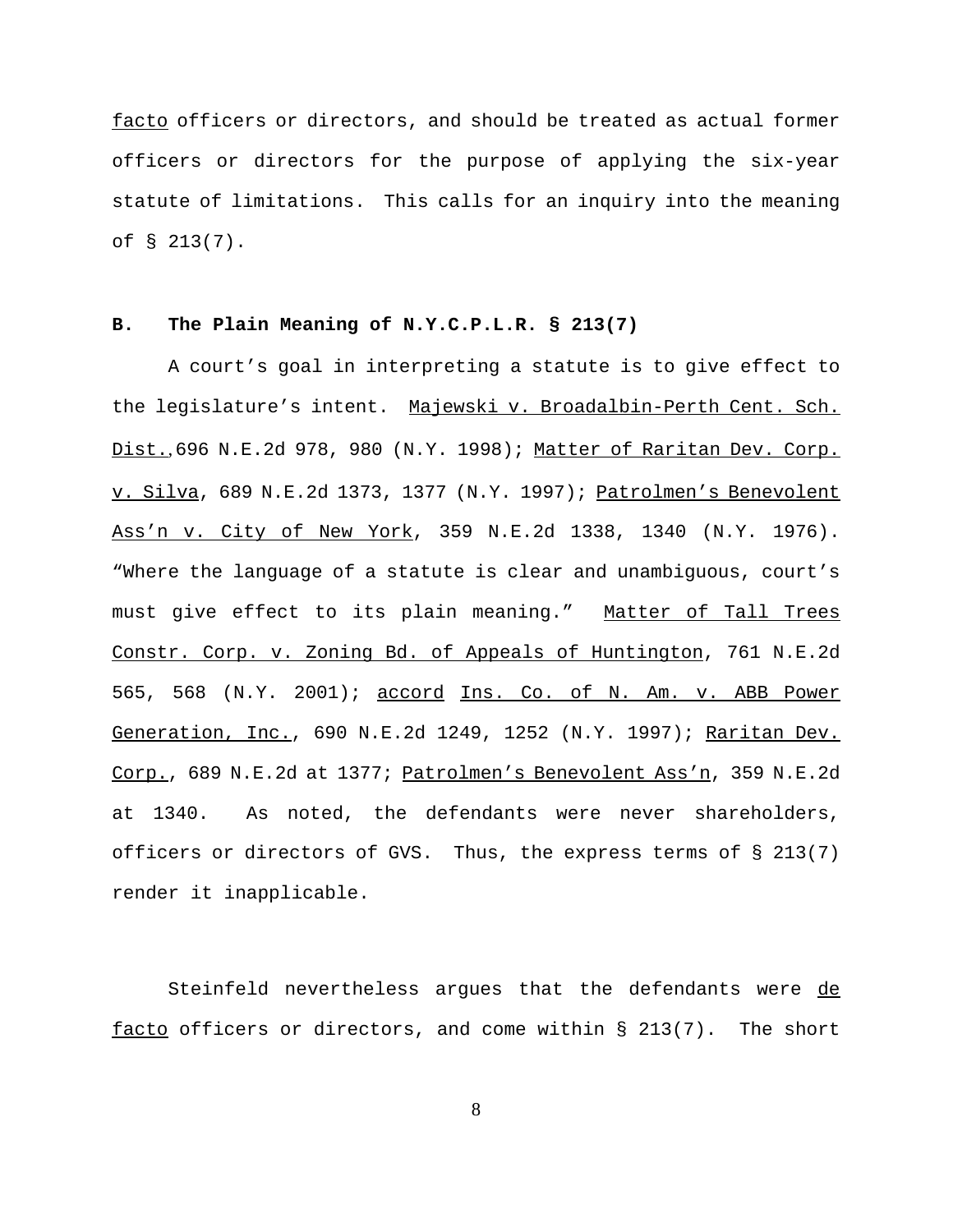answer is that the argument ignores the plain meaning of  $\S$  213(7), and a similar position was rejected in Trinity Coop. Apts., Inc. v. J.S. Bldg. Corp., 270 N.Y.S.2d 644 (N.Y. App. Div. 1966). There, the plaintiff sued several corporate and individual defendants seeking an accounting and other equitable relief. The individual defendants were not officers, directors or shareholders of the plaintiff, but allegedly controlled the plaintiff's officers and directors. Id., at 645. Under the former general ten-year statute of limitations applicable to suits in equity, see Civ. Prac. Act § 53, the action was timely. The lower court nevertheless dismissed the action on the ground that it was barred by the six-year statute of limitations contained in former Civ. Prac. Act § 48(8), the predecessor to N.Y.C.P.L.R. § 213(7), which applied to an action, legal or equitable, by or on behalf of a corporation against a "director, officer or stockholder." See Trinity Coop., 270 N.Y.S.2d at 645.

The Appellate Division reversed. It ruled that the fact that the individual defendants "may have controlled the persons who were nominally the officers and directors of plaintiff did not render the 6-year Statute of Limitations, provided for in subdivision 8 of section 48 of the former Civil Practice Act, applicable to them." Id. The majority reached this conclusion over a vigorous dissent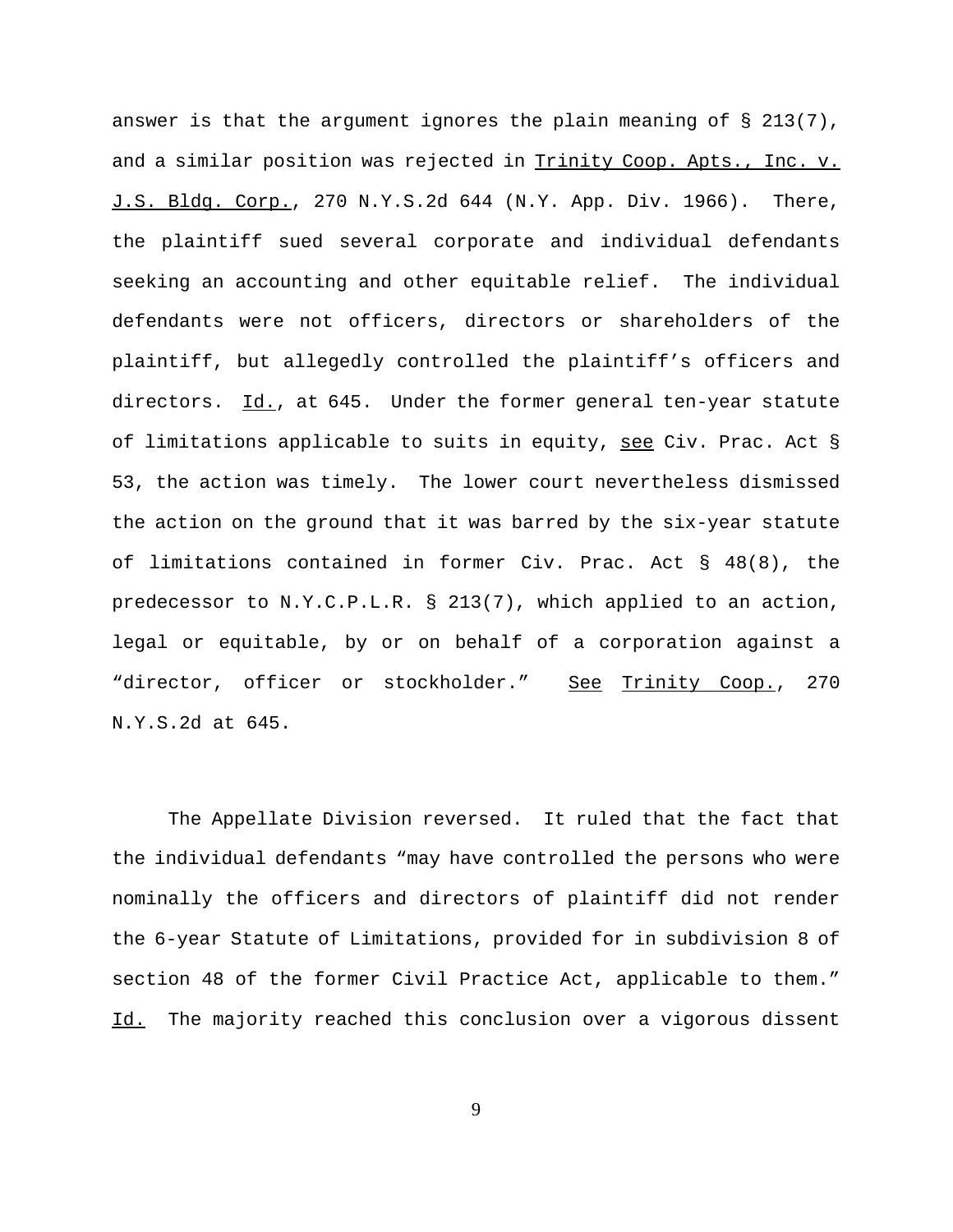that maintained that the plaintiff's officers, directors and stockholders were "dummies," and the individual defendants "were in fact the directors, officers and stockholders of plaintiff within the meaning of subdivision 8 of section 48 of the former Civil Practice Act." Id., at 646 (Ughetta, Acting P.J., dissenting)(emphasis added).

In this case, Steinfeld makes the same argument endorsed by the Trinity Coop. dissent but rejected by the majority. Section 213(7) is the successor to Civ. Prac. Act. § 48(8). Like its predecessor, § 213(7) governs claims against nominal officers, directors and shareholders, but does not apply to de facto officers, directors and shareholders. Rather, as in Trinity Coop., the general statute of limitations controls. Thus, even if the defendants were de facto officers or directors of GVS, the general three-year statute of limitations for claims based on injuries to property, N.Y.C.P.L.R. 214(4), governs Steinfeld's claims, and bars the instant action.

Furthermore, the authorities cited by Steinfeld do not compel a different result. In the cases that he cites, the defendant was an actual officer, director or stockholder. See Whitney Holdings, 988 F.Supp. 732 (applying N.Y.C.P.L.R. § 213(7) to claims against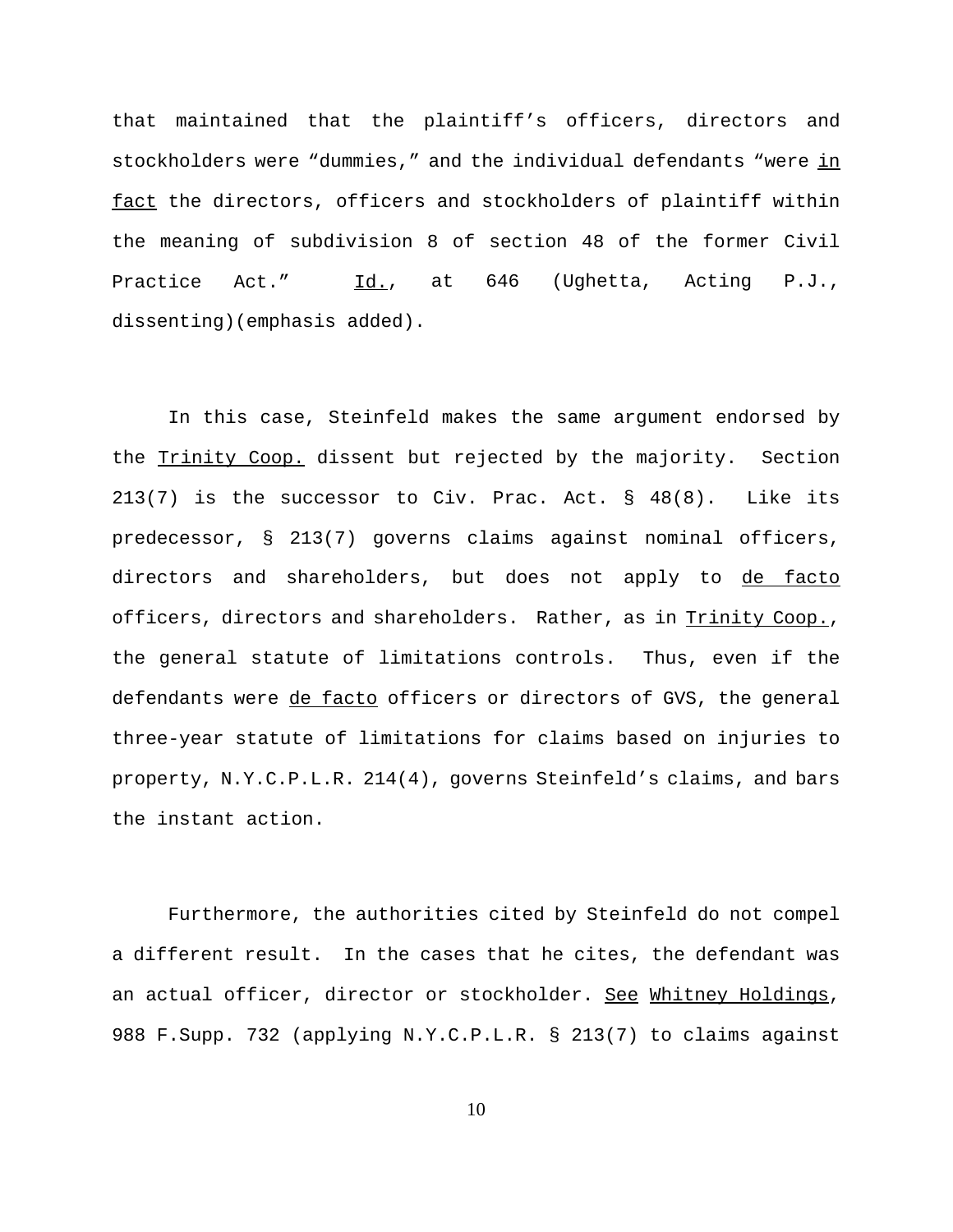a director); Pereira v. Centel Corp., (In re Argo Commc'ns Corp.), 134 B.R. 776 (Bankr. S.D.N.Y. 1991)(shareholder); Lippe, 230 B.R. 906 (officers, directors and/or shareholders); Tobias v. Tobias, 596 N.Y.S.2d 797 (N.Y. App. Div. 1993) (stockholder, officer and director).

The principal exception is Golden Pac. Bancorp v. F.D.I.C., 273 F.3d 509 (2d Cir. 2001), cert. denied, 126 S. Ct. 621 (2005). There, a Bank sued the FDIC, inter alia, in its capacity as receiver of the Bank. Addressing a statute of limitations defense, the Court read  $\S$  213 (1) and (7) broadly to cover claims of unjust enrichment, breach of fiduciary duty, corporate waste and for an accounting asserted against the FDIC, as receiver.

It does not appear from either the District or Circuit Court opinions that the FDIC argued that § 213(7) was limited to actual officers, directors and shareholders. Hence, the precise issue presented in this case was never litigated, and Golden Pac. Bancorp does not support the plaintiff's proposition that the express terms of § 213(7) should be ignored, and the subdivision should be applied to de facto officers, directors and shareholders.